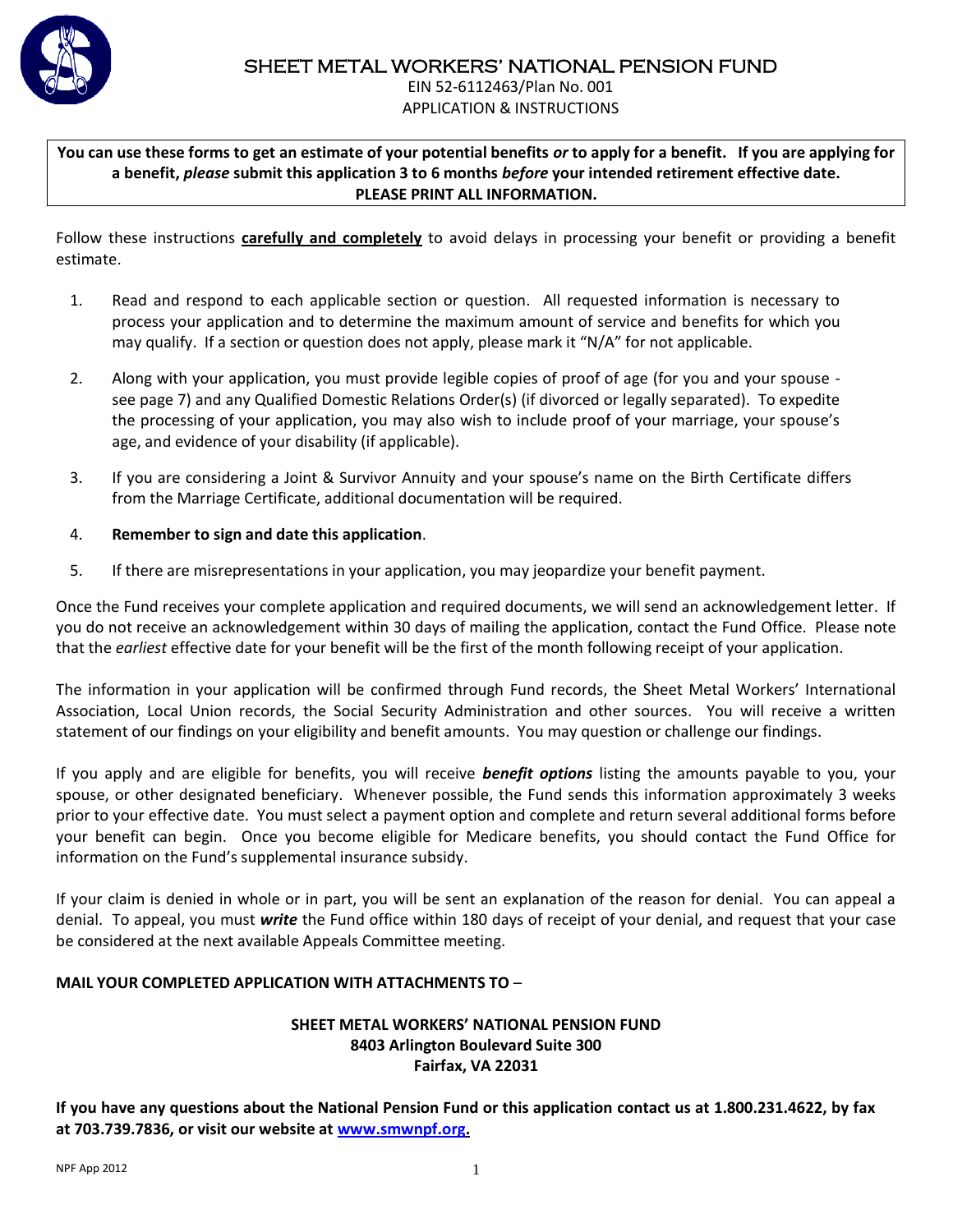

#### SHEET METAL WORKERS' NATIONAL PENSION FUND **8403 Arlington Boulevard Suite 300 Fairfax, VA 22031**

## **CHECK ONE OF THE FOLLOWING:**

**I WANT TO APPLY FOR INFORMATION ABOUT MY BENEFIT.** 

**I WANT TO APPLY FOR A PENSION TO BE EFFECTIVE \_\_\_\_\_\_\_\_\_\_\_\_\_\_\_\_\_\_\_\_\_\_\_\_\_\_\_\_\_\_\_\_\_** 

(If *you are applying for a Full Disability Benefit - please refer to page 4)*

## **PERSONAL DATA**

 $\Box$ 

|                |                                 |                                                                                                                                |               | <b>Example 2018 LOCAL UNION #</b> |            |
|----------------|---------------------------------|--------------------------------------------------------------------------------------------------------------------------------|---------------|-----------------------------------|------------|
|                | (First)                         | (Middle)                                                                                                                       | (Last)        |                                   |            |
|                |                                 |                                                                                                                                |               |                                   |            |
| <b>ADDRESS</b> |                                 |                                                                                                                                |               |                                   |            |
|                | (Number)                        | (Street)                                                                                                                       |               |                                   |            |
|                | (City)                          |                                                                                                                                | (State)       |                                   | (Zip Code) |
|                |                                 | PHONE # () _________________________________DATE OF BIRTH ____________________________(Acceptable proofs are listed on page 9) |               |                                   |            |
|                |                                 | CURRENT MARITAL STATUS: (check one) □ MARRIED                                                                                  | $\Box$ SINGLE |                                   |            |
|                |                                 | If applicable, you must submit a copy of any Qualified Domestic Relation Order(s) (QDRO)                                       |               |                                   |            |
|                |                                 |                                                                                                                                |               |                                   |            |
|                |                                 | SPOUSE'S NAME SPOUSE'S SOCIAL SECURITY #                                                                                       |               |                                   |            |
|                | <b>WORK HISTORY INFORMATION</b> |                                                                                                                                |               |                                   |            |
|                |                                 |                                                                                                                                |               |                                   |            |
|                |                                 |                                                                                                                                |               |                                   |            |
|                |                                 | Name of last employer you worked for under a Union collective bargaining agreement.                                            |               |                                   |            |
|                |                                 | Last date you were employed with this Union employer                                                                           |               |                                   |            |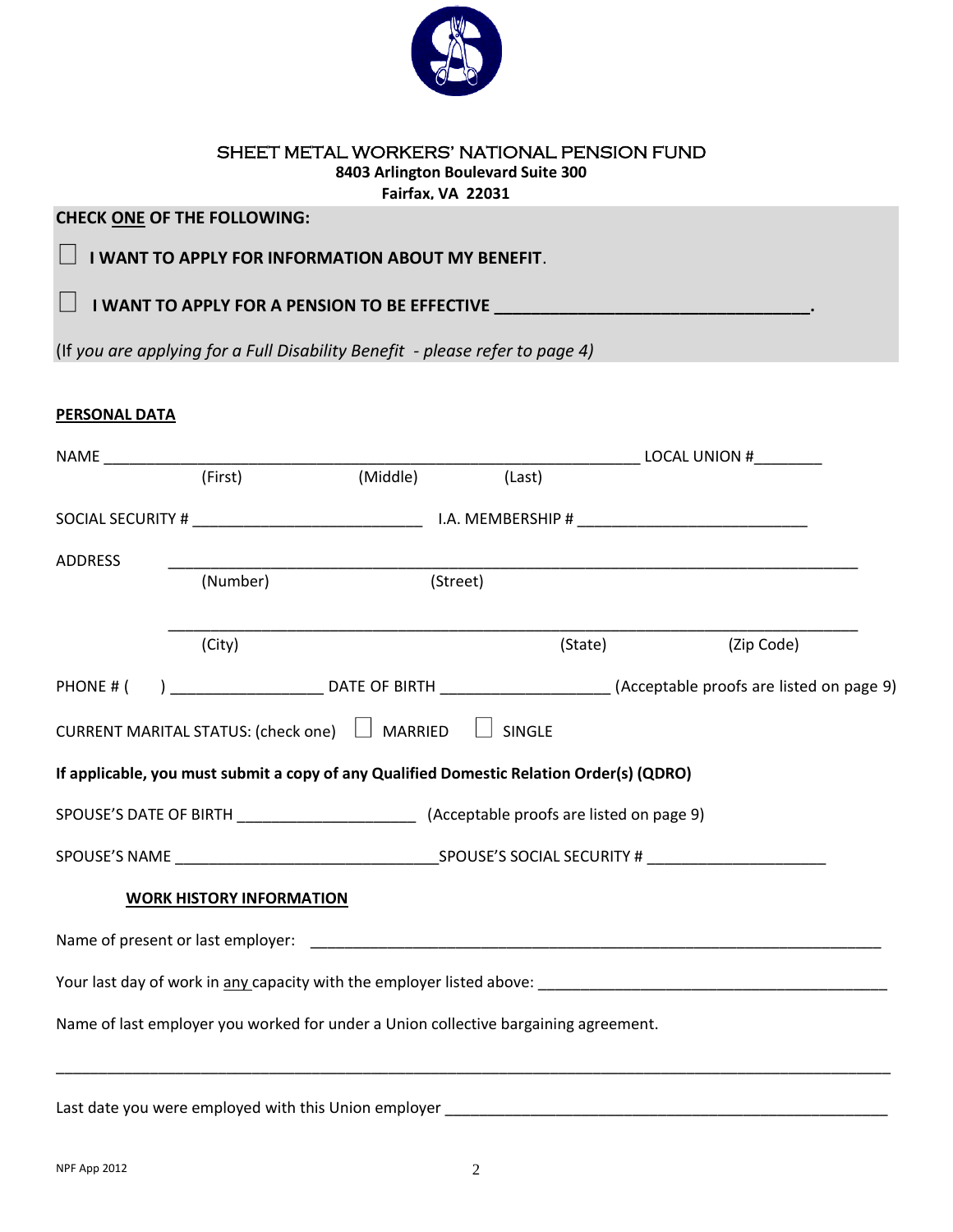

**UNION MEMBERSHIP**: List below all of the sheet metal local unions of which you have been a member.

| <b>DATES OF MEMBERSHIP</b> |                   | <b>LOCAL</b>  | <b>ADDRESS OF</b>  |
|----------------------------|-------------------|---------------|--------------------|
| <b>FROM</b>                | ΤO                | <b>NUMBER</b> | <b>LOCAL UNION</b> |
| <b>MONTH/YEAR</b>          | <b>MONTH/YEAR</b> |               |                    |
|                            |                   |               |                    |
|                            |                   |               |                    |
|                            |                   |               |                    |
|                            |                   |               |                    |
|                            |                   |               |                    |
|                            |                   |               |                    |

List below any Local Union affiliated with the Sheet Metal Workers' International Association that you worked as a permit, an applicant, or *apprentice*. **If available**, provide a copy of your Apprenticeship Certificate and indenture papers

| <b>DATES OF MEMBERSHIP</b> |                                  | <b>LOCAL</b>            |               |                          |
|----------------------------|----------------------------------|-------------------------|---------------|--------------------------|
|                            | <b>FROM</b><br><b>MONTH/YEAR</b> | ΤO<br><b>MONTH/YEAR</b> | <b>NUMBER</b> | <b>CLASSIFICATION(S)</b> |
|                            |                                  |                         |               |                          |
|                            |                                  |                         |               |                          |
|                            |                                  |                         |               |                          |
|                            |                                  |                         |               |                          |
|                            |                                  |                         |               |                          |
|                            |                                  |                         |               |                          |

List below all sheet metal work you performed *before* you joined a local union.

| <b>DATES OF EMPLOYMENT</b> |                   | <b>LOCAL</b>  |                                        |
|----------------------------|-------------------|---------------|----------------------------------------|
| <b>FROM</b>                | TO                | <b>NUMBER</b> | <b>NAME AND ADDRESS OF EMPLOYER(S)</b> |
| <b>MONTH/YEAR</b>          | <b>MONTH/YEAR</b> |               |                                        |
|                            |                   |               |                                        |
|                            |                   |               |                                        |
|                            |                   |               |                                        |
|                            |                   |               |                                        |

**Military Service –** Military service can sometimes count towards pension credit. List below the dates in which you served on *active* duty in the U.S. Armed Services and attach a photocopy of your form DD-214 or other documentation.

| <b>ACTIVE DUTY DATES:</b><br>FROM: | $\ddotsc$ |  |
|------------------------------------|-----------|--|
|------------------------------------|-----------|--|

Periods of disability may help avoid a break in service. Provide the following data if applicable.

| <b>DATES OF DISABILITY</b> |                      |                                  |
|----------------------------|----------------------|----------------------------------|
| <b>FROM MONTH/YEAR</b>     | <b>TO MONTH/YEAR</b> | <b>DESCRIPTION OF DISABILITY</b> |
|                            |                      |                                  |
|                            |                      |                                  |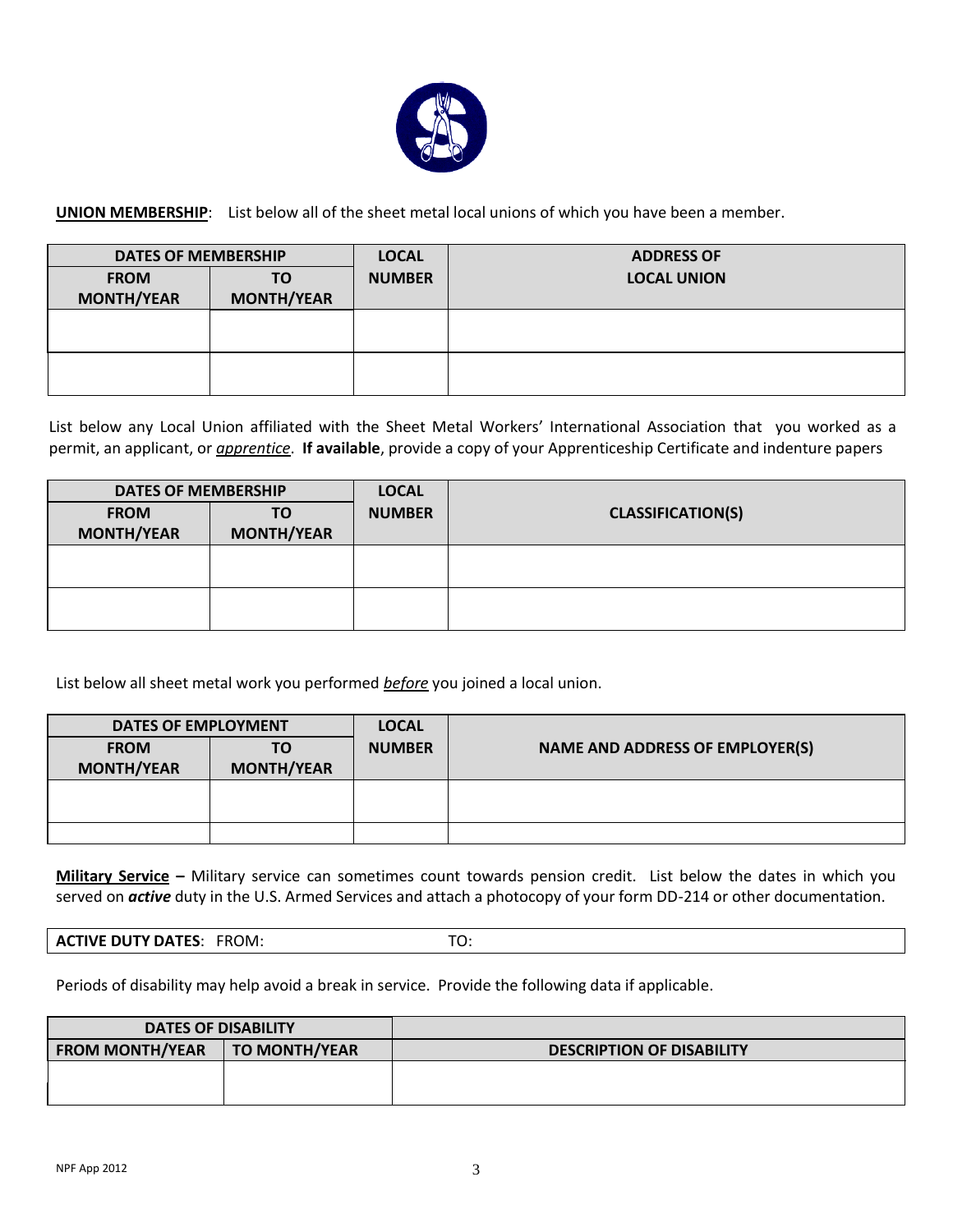

**Vesting Service** - Work for a Contributing Employer in management or other position - not covered by a Collective Bargaining Agreement - might count for vesting (special rules apply). List below any such work.

| DATES OF EMPLOYMENT                                         |  | <b>NAME OF</b>            |  |
|-------------------------------------------------------------|--|---------------------------|--|
| <b>FROM</b><br>ΤО<br><b>MONTH/YEAR</b><br><b>MONTH/YEAR</b> |  | <b>EMPLOYER / ADDRESS</b> |  |
|                                                             |  |                           |  |

**Non-covered Sheet Metal Service** is any work (with or without the tools) for a company doing sheet metal work, which does not have a Collective Bargaining Agreement between the Union and the employer. List below any such work.

| <b>DATES OF EMPLOYMENT</b>       |                         | <b>NAME OF</b>            |
|----------------------------------|-------------------------|---------------------------|
| <b>FROM</b><br><b>MONTH/YEAR</b> | ΤO<br><b>MONTH/YEAR</b> | <b>EMPLOYER / ADDRESS</b> |
|                                  |                         |                           |

#### **INFORMATION ABOUT THE FULL DISABILITY BENEFIT**

In order to qualify for this benefit a Participant must meet the following conditions:

- 1) The U.S. Social Security Administration has found him or her to be disabled as verified by proof of approval for Social Security Disability Insurance;
- 2) He must have earned a minimum of 10 years of Pension Credit, which must include a minimum of 5 years of Future Service Credit;
- 3) He worked in Covered Employment for at least 435-hours in the 24-month period that immediately preceded the date that he was found to be disabled by the U.S. Social Security Administration;
- 4) He has not at any time performed any work in the Sheet Metal Industry that was not covered by a collective bargaining agreement between the Union and the employer. (It should be noted that the Plan provides a limited opportunity to restore eligibility); and
- **5) The Participant has not attained age 55.**

If eligible, the monthly amount of a Full Disability Benefit will be equal to the monthly amount of the early retirement pension that the Participant would have been eligible to receive if he were age 55 on the effective date.

In order to be considered for a Full Disability Benefit you **must** complete this application and include a copy of proof of approval for Social Security Disability Insurance benefits from the U.S. Social Security Administration.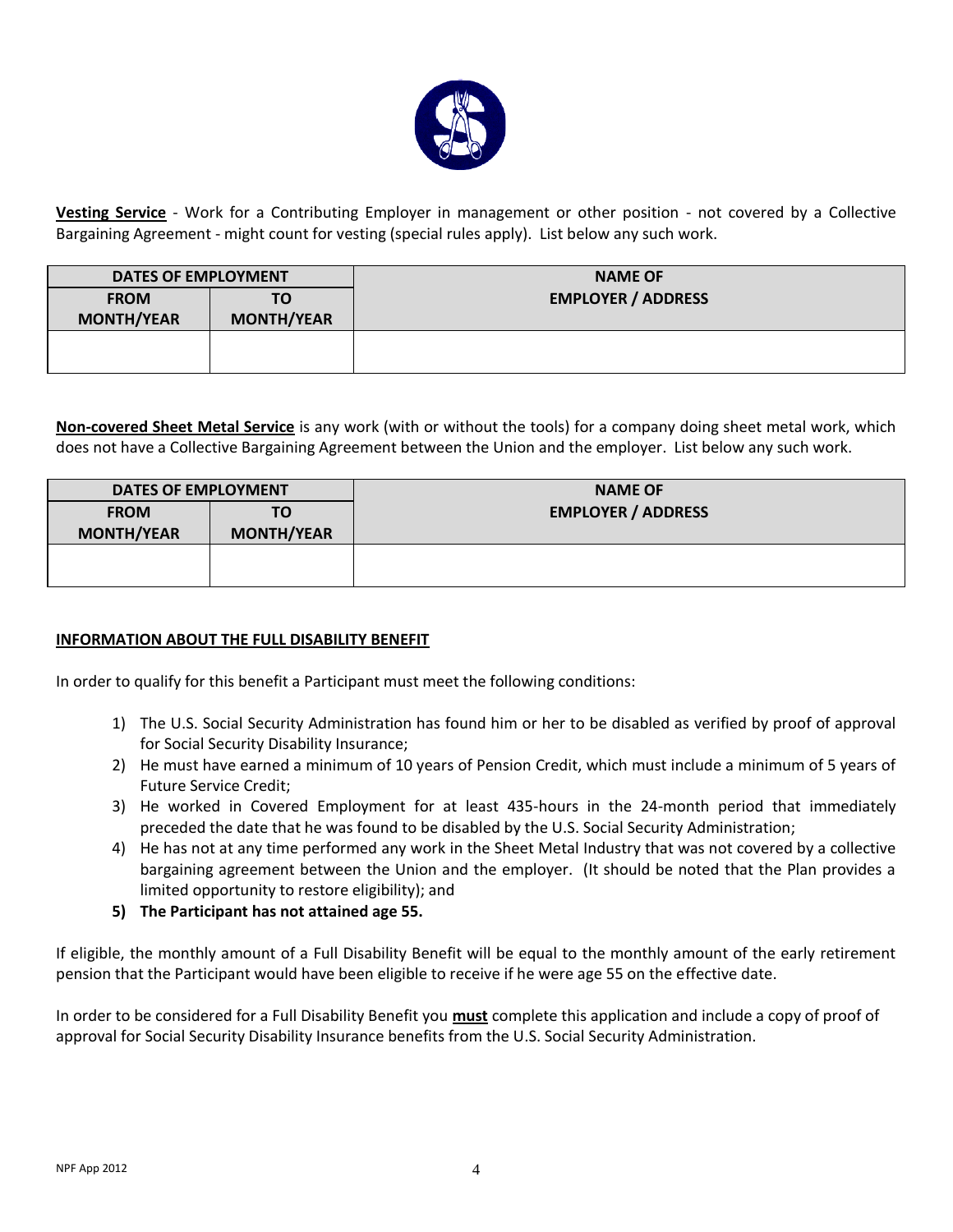

#### **DESIGNATION OF BENEFICIARY**

As a Retiree, I hereby designate the following named beneficiary (ies) to receive the amount of **pension benefits**, if any, payable at my death, under the Rules and Regulations of the Sheet Metal Workers' National Pension Fund. I reserve the right to revoke and change this designation at any time by giving written notice to the Fund Office in the form designated by the Trustees.

| Name of Primary Beneficiary: Name of Primary Beneficiary: |                   |         |            |  |  |
|-----------------------------------------------------------|-------------------|---------|------------|--|--|
|                                                           |                   |         |            |  |  |
| Address of Primary Beneficiary:                           | (Number) (Street) |         |            |  |  |
|                                                           | (City)            | (State) | (Zip Code) |  |  |
|                                                           |                   |         |            |  |  |
|                                                           |                   |         |            |  |  |
| Address of Successor Beneficiary:                         | (Number) (Street) |         |            |  |  |
|                                                           | (City)            | (State) | (Zip Code) |  |  |

If you wish to name additional beneficiaries, use an additional piece of paper listing the above information. Be sure to indicate if the designation is Primary or Successor beneficiary.

**NOTE:** This form is NOT intended to designate a Beneficiary (ies) for any Pre-Retirement Death Benefits that may be due if your death were to occur prior to your retirement. In that event, the Plan provides that **if** a benefit is payable it would be paid in equal share as follows:

- to your spouse, if you are not married
- to your children, if you have no children
- to your parents, if you do not have parents,
- to your siblings.

If none of the persons listed above survive you then no benefits are payable under the Plan.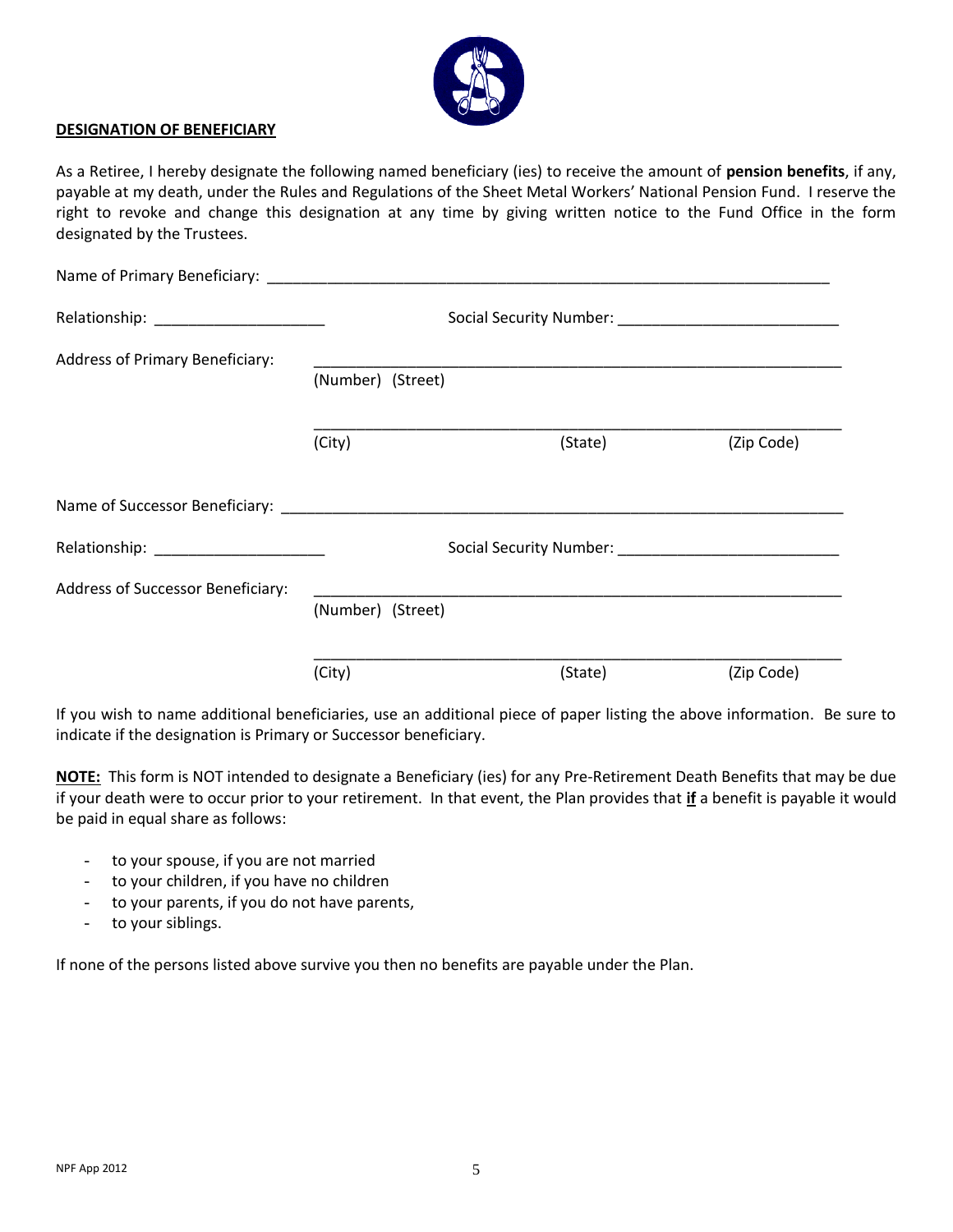

#### **CERTIFICATION, SIGNATURE AND DATE –** By my signature, I certify that:

- I have read the instructions to this application and completed it to the best of my knowledge information and belief.
- I understand that my eligibility for benefits and the amount of my benefits are based on the accuracy of this application and other material and information I have provided to the Fund.
- ALL of the statements found in this application and in any other material I have submitted to the Fund are complete and accurate.
- I understand that I am ineligible for pension or disability benefits if I am working in Disqualifying Employment. (See pages 7-8 for details)
- The Trustees have the right to recover any payments made to me in error, or payments made because of any false or incorrect statements -- whether deliberate, or by accident, mistake or misunderstanding.
- I must notify the Fund Office of any change in my personal, marital or employment status.
- ♦ I agree to be bound by all Plan Rules and Regulations as a condition of receipt of benefits.

\_\_\_\_\_\_\_\_\_\_\_\_\_\_\_\_\_\_\_\_\_\_\_\_\_\_\_\_\_\_\_\_\_\_\_\_\_\_\_\_\_\_ \_\_\_\_\_\_\_\_\_\_\_\_\_\_\_\_\_\_\_\_\_\_\_\_\_\_\_\_\_\_\_\_

The NPF has my permission to contact employers to obtain information necessary to complete my application.

Signature of Applicant **Date Signed** Date Signed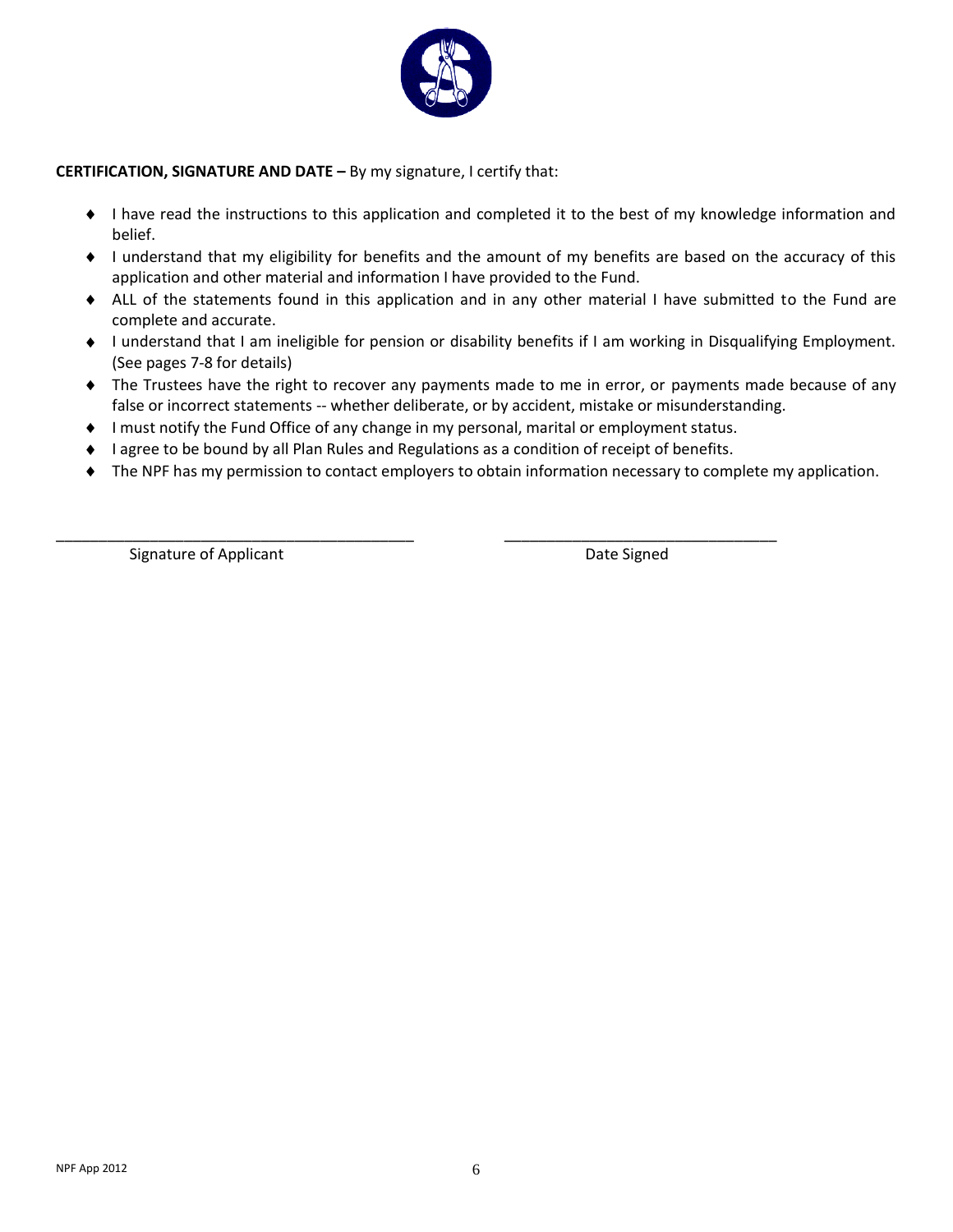

#### **SUMMARY OF DISQUALIFYING EMPLOYMENT**

In order to receive a benefit from the Sheet Metal Workers' National Pension Fund , you must be retired, and continue to stay retired (the only exception is if you have not reached retirement age and qualify for and are receiving a disability benefit because you continue to meet the Plan's disability benefit criteria).

You will not be considered "retired" under the Plan, if you are working in "Disqualifying Employment," even if you have stopped performing work that requires contributions to be made to the Fund. Therefore, you will not be eligible to establish an Effective date of Pension and begin to receive a benefit from the Fund if you are working in Disqualifying Employment. Further, if you work in "Disqualifying Employment" after your Effective Date of Pension, your benefit will be suspended. This is a summary of what is meant by the term "Disqualifying Employment." This is only a summary. The complete definition can be found in Section 8.06 of the Plan, and it controls over anything contained in this summary.

As you can tell from this summary, the Plan's definition of "Disqualifying Employment" is very broad, and opportunities for any type of construction-related work after retirement are very limited. NEITHER THE UNION NOR ANY REPRESENTATIVE OF THE UNION IS AUTHORIZED TO GIVE ANY ADVICE REGARDING BENEFITS UNDER THE FUND OR DISQUALIFYING EMPLOYMENT. Always contact the Fund office IN WRITING if you have questions about your benefits and you should submit a written request to the fund office before doing any type of work on or after your effective date of pension to determine whether it might be considered "disqualifying employment."

#### **DISQUALIFYING EMPLOYMENT BEFORE REACHING NORMAL RETIREMENT AGE (65)**

If you are under age 65 (Normal Retirement Age), you are considered to be working in "Disqualifying Employment" if you perform work (whether *paid or unpaid*):

- for a Contributing Employer (whether or not contributions are required to be made for your work);
- for an employer who is in the **same or related business** as a Contributing Employer or in **any business** which is **under the jurisdiction** of the Sheet Metal Workers' International Association; or
- for yourself (**self-employed)** in the **same or related business** as a Contributing Employer or in **any business** which is **under the jurisdiction** of the Sheet Metal Workers' International Association.

Additionally, work in "Disqualifying Employment" includes any employment in the **"Sheet Metal Industry"** that is not covered by a collective bargaining agreement between an employer and the "Union" (that is, the Sheet Metal Workers' International Association or a Local Union chartered by it). The full definition of the term "Sheet Metal Industry" is contained in Section 1.35 of the Plan (a copy of the Plan can be viewed at [www.smwnfpf.org.](http://www.smwnfpf.org/)

In summary, work in the "Sheet Metal Industry" would be any and all of the following types of work (*paid or unpaid*):

- work that is covered by any of the collective bargaining agreements to which the Union is a party (NOTE: this may not be the same as the collective bargaining agreement in your Local); or
- work that is under the trade jurisdiction of the Union (as described in the Sheet Metal Workers' International Association's constitution); or
- work in a related building trade (NOTE: this can include such things as carpentry, electrical work, plumbing, as well work performed by any of the building trade unions (such as the Teamsters, Laborers, Iron Workers, etc.); or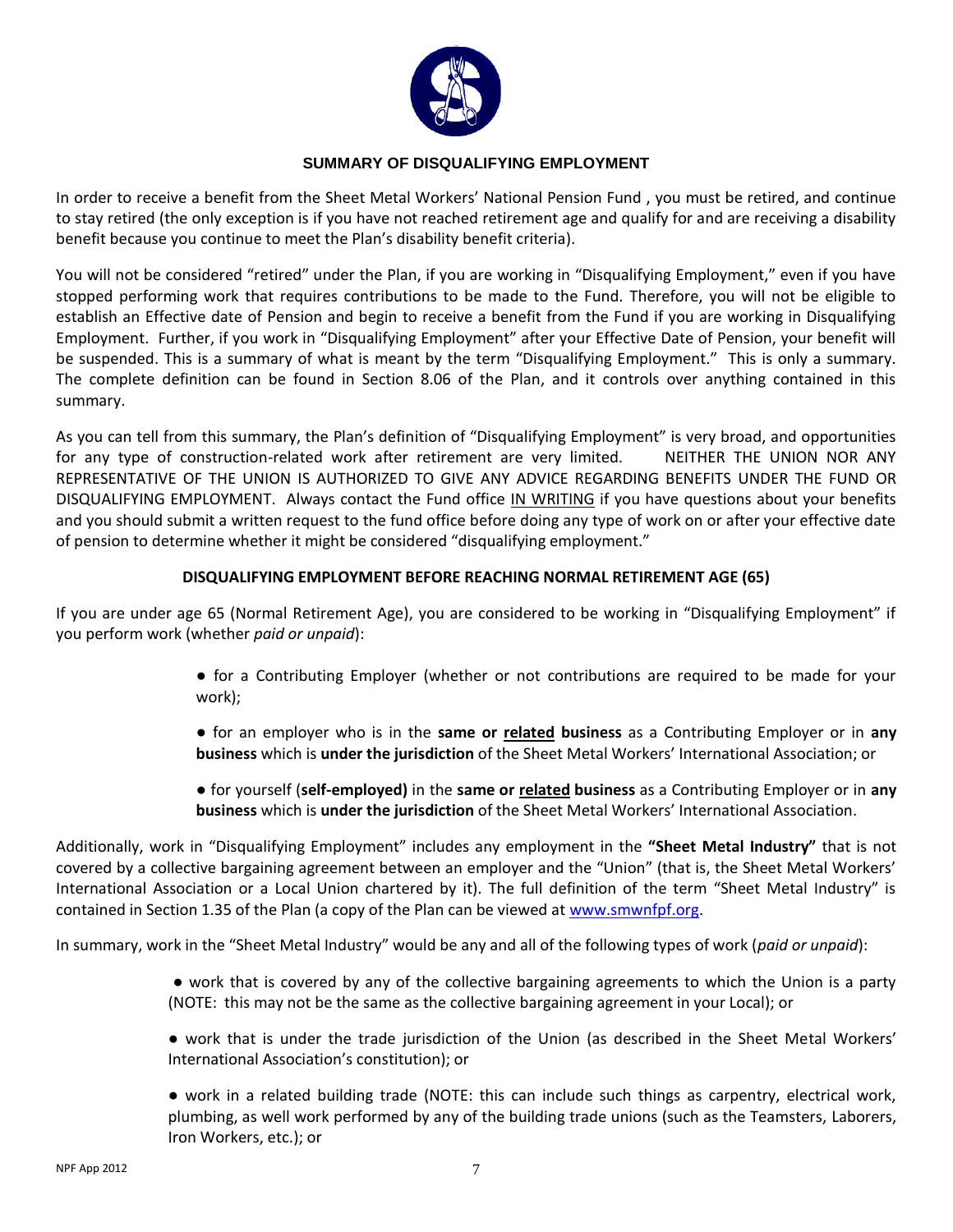● any other work that can be assigned to, referred to, or performed by a sheet metal worker because of his or her skills and training as a sheet metal worker (NOTE: this includes – but is not limited to -- ANY skills and training acquired by a sheet metal worker in an apprenticeship or training program, as a result of routinely working on a construction site or other type of worksite, or as a result of performing any type of specialty work).

Unless some limited exceptions apply, any amount of the type of work described above, paid or non-paid in any month will disqualify you from receiving a pension payment for that month. In addition, effective July 2003, any work in Disqualifying Employment that occurs after this date and before you reach Normal Retirement Age (age 65), your pension will be subject to suspension the greater of:

- the number of months worked in Disqualifying Employment
- a minimum of 3 months.

Effective 9/1/88, any employment in the Sheet Metal Industry that is not covered by a Union collective bargaining agreement will result in an additional suspension of benefits of 6 months for each calendar quarter in which such employment was performed. (Note, if you are age 62 or older, you may be able to engage in limited employment as described in the following section).

## **Exceptions for Certain Employment after Age 62 and Before Normal Retirement Age (65)**

A Pensioner who has attained age 62, but not Normal Retirement Age (65), is able to work and continue receiving a pension, provided he/she works 40 hours or less in a calendar month, and the work being performed is covered by a Collective Bargaining Agreement between the Union and the Pensioner's Employer, or is for a Related Organization or an apprentice/training fund that is affiliated with the Union.

## **Disqualifying Employment after Attaining Normal Retirement Age**

If you are age 65 or older, the Fund will suspend your monthly benefit for any months, in which you work more than 40 hours in a calendar month in Disqualifying Employment. Disqualifying Employment is employment or self-employment:

- in an industry covered by the Plan when your pension payments began,
- in a geographic area covered by the Plan when your pension payments began, and
- in any trade or craft in which you worked at any time under the Plan.

You are required to report to the Fund Office in writing within 21 days of starting any work of this type.

## **Disability Benefit**

To maintain eligibility for a Full Disability Benefit, a Participant must be totally unable to return to employment in the Disqualifying Employment or any other field of employment as verified by continued entitlement to disability benefits from the U.S. Social Security Administration. If at any time Social Security rescinds their disability benefit, the Pensioner will lose entitlement to a Full Disability Benefit with the Fund.

A Pensioner receiving a Full Disability Benefit shall report in writing to the Fund Office any and all earnings from any employment within 15 days after the end of each month in which he or she had earnings in any sort of employment. If a Pensioner receiving a Disability Benefit works in Disqualifying Employment, the Fund will terminate his or her disability benefit.

After retirement, upon request by the Plan, you may be required to furnish proof that you are still disabled and/or retired by providing information or earnings, continued receipt of disability benefits from the U.S. Social Security Administration, or any other information, which the Trustees may require. Failure to provide the requested information will lead to a suspension of benefits.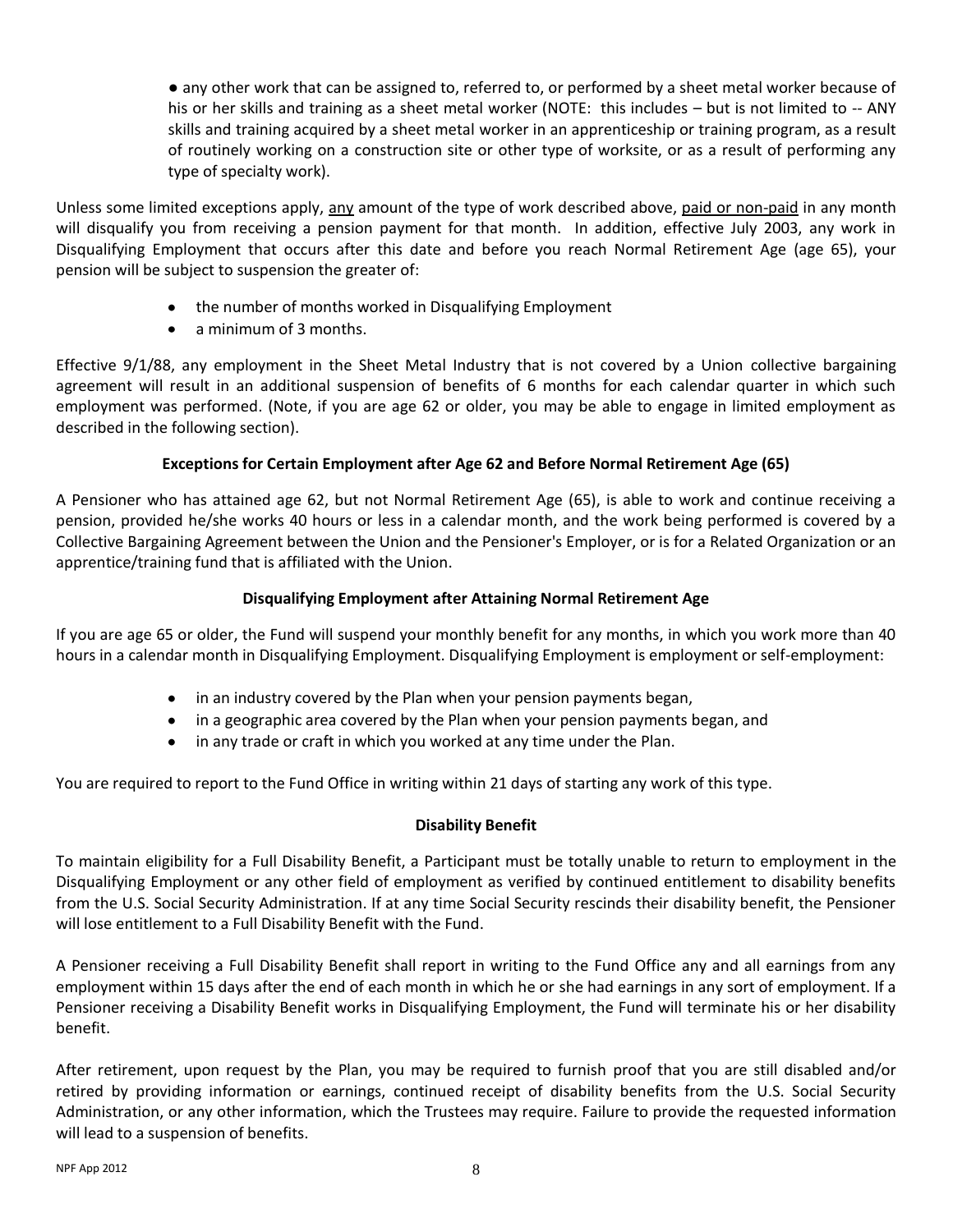#### **PROOF OF AGE**

You must furnish proof of age using one of the documents listed below. You must attach a copy of your proof of age to your application. A copy of your birth certificate is the best proof. The higher the number associated with the proof, the better it is.

For instance, if you have or can readily obtain a birth certificate; submit it rather than a baptismal certificate or a statement of birth date shown by a church record. If you cannot obtain either of these proofs, go to item number 3. If you don't have item 3, go to item 4, and so on down the list. Don't pick an item lower on the list if a higher item is available. Additional proof of age may be requested if the document that you submit is not convincing proof.

- 1. A birth certificate.
- 2. A baptismal certificate or a statement as to the birth date shown by a church record and certified by the custodian of such records.
- 3. Notification of registration of birth in a public registry of vital statistics.
- 4. Certification of record of age by the U.S. Census Bureau.
- 5. Hospital birth record, certified by the custodian of such records.
- 6. A Medicare card or Certificate of Social Security Insurance Award, if age or birth date is shown.
- 7. A foreign church or government record.
- 8. A signed statement by the physician or midwife who was in attendance at birth, as to the date of birth shown on their records.
- 9. Naturalization record.
- 10. Immigration papers.
- 11. Military record
- 12. Passport
- 13. School record, certified by the custodian of such records.
- 14. Vaccination record, certified by the custodian of such records.
- 15. Marriage records showing date of birth or age certified by the custodian of such records.
- 16. Other evidence such as notarized statements from persons who have knowledge of the date of birth.

**FEMALE PARTICIPANTS -** If you are applying under your married name, we will require both proof of birth and proof of change of name from your maiden name to your present surname. A copy of your marriage certificate is generally sufficient proof of change of name.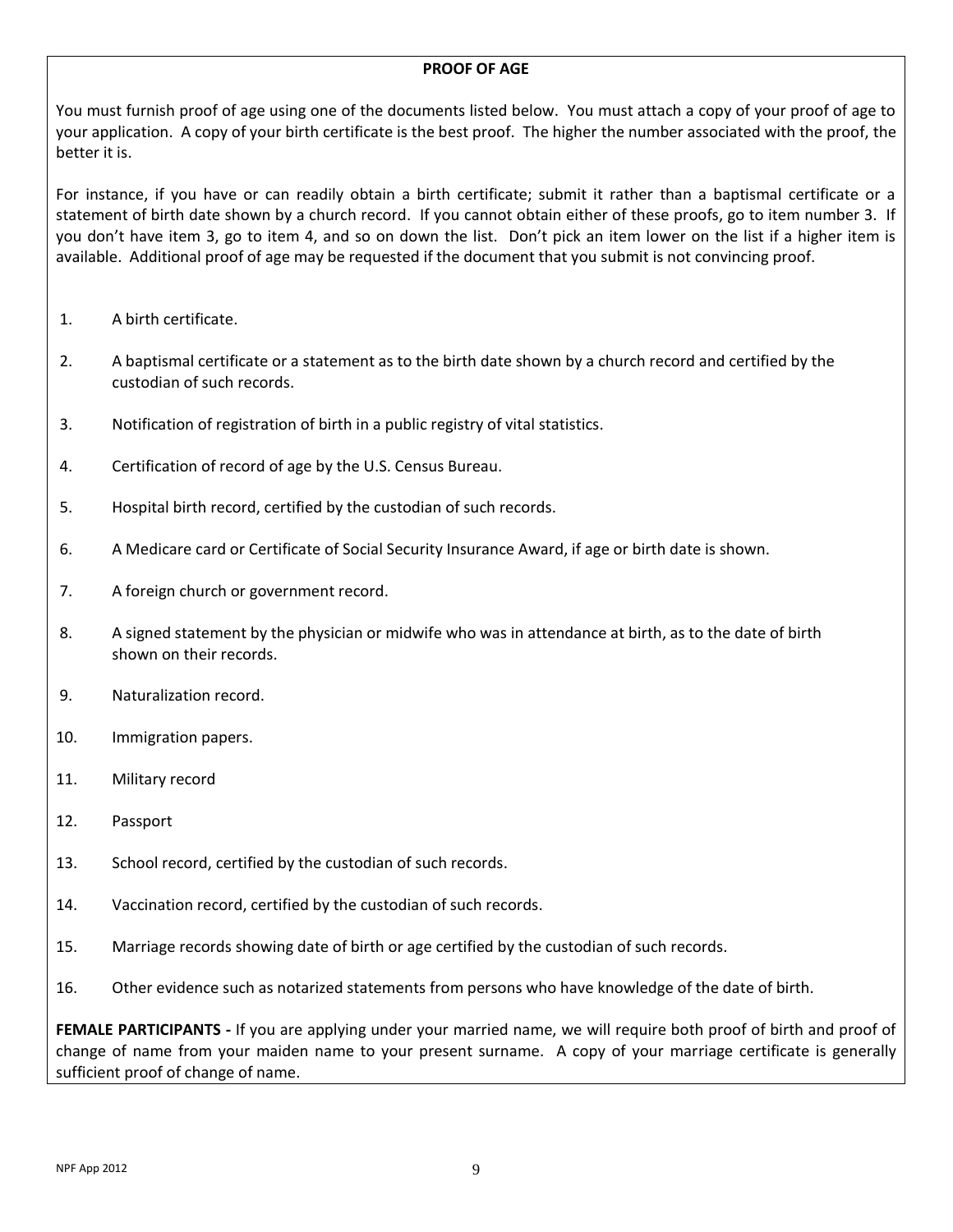| <b>Authorization to Obtain Earnings Data from the</b> |  |
|-------------------------------------------------------|--|
| <b>Social Security Administration</b>                 |  |

| Mail<br>completed<br>form to:                                                   | <b>Social Security Administration</b><br>PO Box 33011<br>Baltimore, MD 21290-3011                                                                                                                                                                                 | SSA Job No 8279 Index 1<br>Requesting<br>organization:<br>SHEET METAL WORKERS<br><b>NATIONAL PENSION FUND</b><br>8403 BLVD, STE 300<br>FAIRFAX, VA 22031-4601 |
|---------------------------------------------------------------------------------|-------------------------------------------------------------------------------------------------------------------------------------------------------------------------------------------------------------------------------------------------------------------|---------------------------------------------------------------------------------------------------------------------------------------------------------------|
|                                                                                 |                                                                                                                                                                                                                                                                   | <b>Number Holder's Information</b>                                                                                                                            |
| <b>First Name:</b>                                                              |                                                                                                                                                                                                                                                                   | Middle Initial:                                                                                                                                               |
| Last Name:                                                                      |                                                                                                                                                                                                                                                                   |                                                                                                                                                               |
| SSN:                                                                            |                                                                                                                                                                                                                                                                   |                                                                                                                                                               |
| Date of Birth:                                                                  | Month<br>Day<br>Year                                                                                                                                                                                                                                              | Date of Death:<br>Year<br>Month<br>Day                                                                                                                        |
| Other First,<br>Middle Initial,<br>and Last Name<br>Used to Report<br>Earnings: |                                                                                                                                                                                                                                                                   |                                                                                                                                                               |
| Year(s)<br>Requested:                                                           | through<br>$Y$ $Y$ $Y$<br>$\overline{Y}$<br>$\overline{Y}$ $\overline{Y}$<br>$\overline{\mathsf{v}}$<br>$\overline{Y}$<br>through<br>$\overline{Y}$<br>$\overline{Y}$<br>$\overline{\mathsf{Y}}$<br>$\overline{Y}$ $\overline{Y}$<br>$\overline{\mathsf{Y}}$<br>Ÿ | $\overline{\mathsf{Y}}$                                                                                                                                       |

I am the individual to whom the record/information applies or that person's parent (if a minor) or legal guardian, or a person who is authorized to sign on behalf of the individual to whom the record/information applies. Please furnish the requesting organization, or its designees, an itemized statement of all amounts of earnings reported to my record, or to the record identified above, for the periods specified on this form. Please include the identification numbers, names, and addresses of the reporting employers. I declare under penalty of perjury that I have examined all the information on this form, and on any accompanying statements or forms, and it is true and correct to the best of my knowledge.

| Signature of Number Holder (or authorized representative) |                                                                                                                                                                    | Date<br>--                                                                                          |
|-----------------------------------------------------------|--------------------------------------------------------------------------------------------------------------------------------------------------------------------|-----------------------------------------------------------------------------------------------------|
| Printed Name (if other than<br>number holder)             |                                                                                                                                                                    | Y Y Y Y<br>M <sub>M</sub><br>D <sub>D</sub><br>Relationship (if other than number holder)<br>Spouse |
| <b>Address</b>                                            | <b>State</b>                                                                                                                                                       | Legal Representative<br>Other (specify)                                                             |
| City                                                      | <b>ZIP Code</b>                                                                                                                                                    | <b>Phone Number</b>                                                                                 |
|                                                           | <b>Requesting Organization's Information</b><br>SSA must receive this form within 60 days from the date signed by the Number Holder (or Authorized Representative) |                                                                                                     |
| Signature of Organization Official                        |                                                                                                                                                                    | Date                                                                                                |
| <b>Phone Number</b>                                       | <b>Fax Number</b>                                                                                                                                                  |                                                                                                     |
| <b>FOR SSA USE ONLY</b>                                   | 14                                                                                                                                                                 |                                                                                                     |